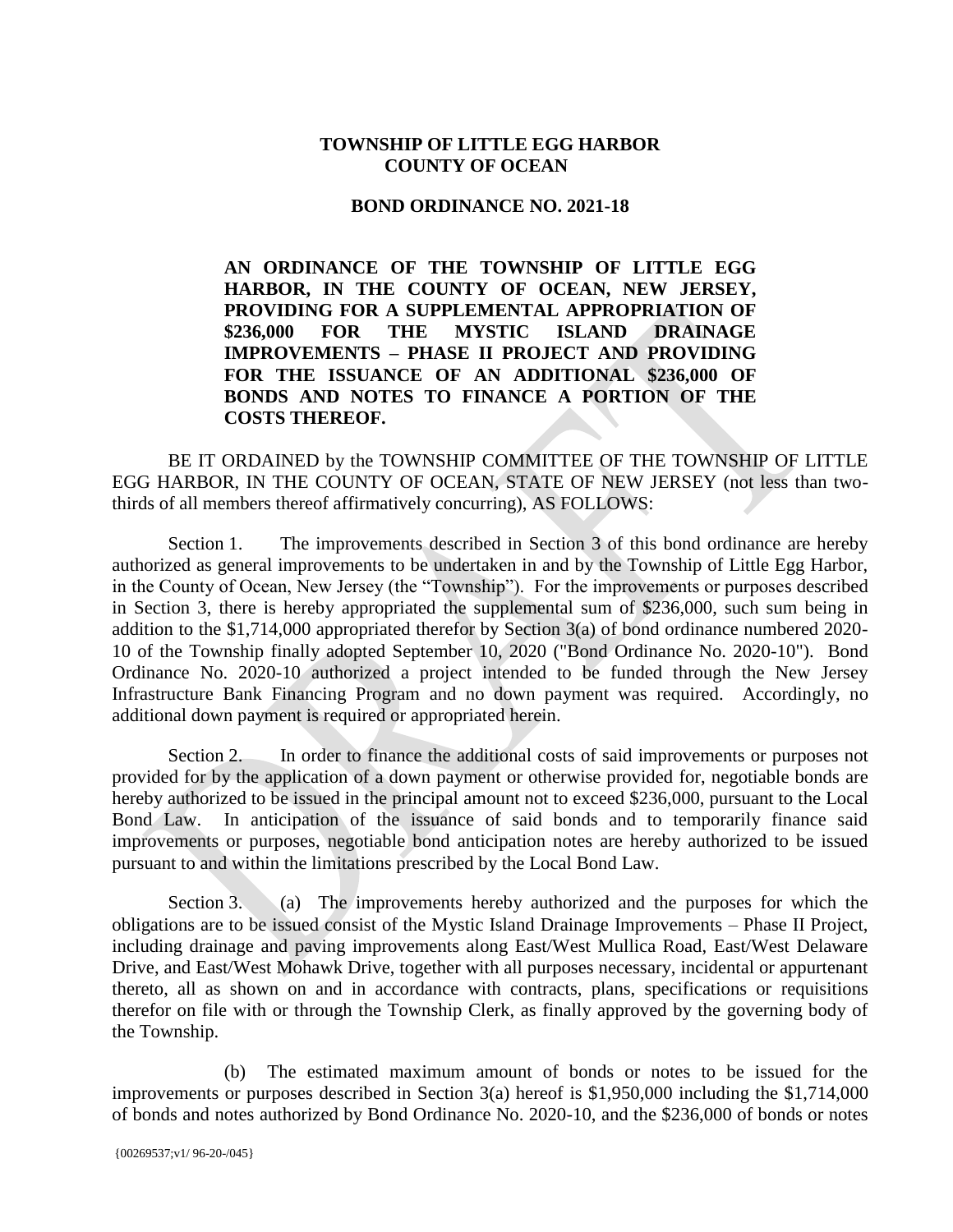authorized herein.

(c) The estimated cost of the improvements or purposes described in Section 3(a) hereof is \$1,950,000, including the \$1,714,000 appropriated by Bond Ordinance 2020-10 and the \$236,000 appropriated herein.

Section 4. All bond anticipation notes issued hereunder shall mature at such times as may be determined by the chief financial officer of the Township, provided that no note shall mature later than one (1) year from its date. All notes issued hereunder may be renewed from time to time subject to the provisions of N.J.S.A. 40A:2-8. The notes shall bear interest at such rate or rates and be in such form as may be determined by the chief financial officer, who shall determine all matters in connection with notes issued pursuant to this ordinance, and the chief financial officer's signature upon the notes shall be conclusive evidence as to all such determinations. The chief financial officer is hereby authorized to sell part or all of the notes from time to time at public or private sale and to deliver them to the purchasers thereof upon receipt of payment of the purchase price plus accrued interest from their dates to the date of delivery thereof. The chief financial officer is directed to report in writing to the governing body at the meeting next succeeding the date when any sale or delivery of such notes occurs, such report shall include the amount, the description, the interest rate and the maturity schedule of the notes sold, the price obtained and the name of the purchaser.

Section 5. The following additional matters are hereby determined, declared, recited and stated:

(a) The improvements or purposes described in Section 3 of this bond ordinance are not a current expense and are improvements or purposes that the Township may lawfully undertake as general improvements, and no part of the cost thereof has been or shall be specially assessed on property specially benefited thereby.

(b) The average period of usefulness of the improvements or purposes, within the limitations of the Local Bond Law and taking into consideration the amount of the obligations authorized for said purposes, according to the reasonable life thereof computed from the date of the bonds authorized by this bond ordinance, is twenty (20) years.

(c) The Supplemental Debt Statement required by the Local Bond Law has been duly prepared and filed in the office of the Township Clerk, and a complete executed duplicate thereof has been filed in the office of the Director of the Division of Local Government Services in the Department of Community Affairs of the State of New Jersey. Such Statement shows that the gross debt of the Township as defined in the Local Bond Law is increased by the authorization of the bonds and notes provided in this bond ordinance by \$236,000 and the obligations authorized herein will be within all debt limitations prescribed by that Law.

(d) An aggregate amount not exceeding \$442,800 for interest on said obligations, costs of issuing said obligations, engineering costs, legal fees and other items of expense listed in and permitted under N.J.S.A. 40A:2-20 is included as part of the cost of said improvements and is included in the estimated cost indicated herein for said improvements. Of this amount, \$342,800 was estimated for these items of expense in Bond Ordinance No. 2020-10, and an additional \$100,000 is estimated herein..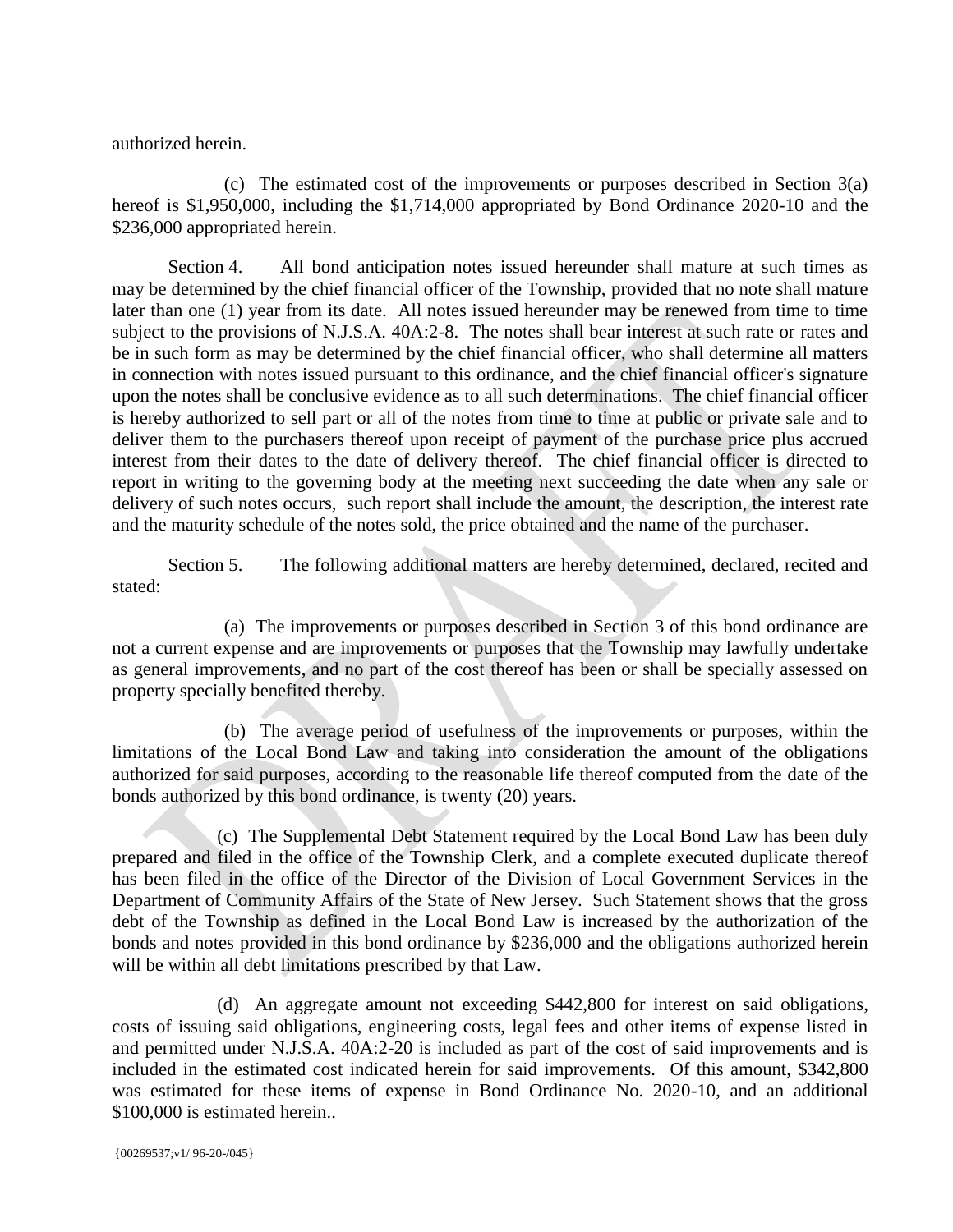(e) To the extent that moneys of the Township are used to finance, on an interim basis, costs of said improvements or purposes, the Township reasonably expects such costs to be paid or reimbursed with the proceeds of obligations issued pursuant hereto. This ordinance shall constitute a declaration of official intent for the purposes and within the meaning of Section 1.150- 2(e) of the United States Treasury Regulations.

Section 6. The capital budget of the Township is hereby amended to conform with the provisions of this ordinance to the extent of any inconsistency herewith. The resolution in the form promulgated by the Local Finance Board showing full detail of the amended capital budget and capital program as approved by the Director of the Division of Local Government Services is on file with the Township Clerk and is available there for public inspection.

Section 7. Any grant or similar moneys from time to time received by the Township for the improvements or purposes described in Section 3 hereof, shall be applied either to direct payment of the cost of the improvements within the appropriation herein authorized or to payment of the obligations issued pursuant to this ordinance. The amount of obligations authorized but not issued hereunder shall be reduced to the extent that such funds are received and so used.

Section 8. The full faith and credit of the Township are hereby pledged to the punctual payment of the principal of and the interest on the obligations authorized by this bond ordinance. The obligations shall be direct, unlimited obligations of the Township, and, unless paid from other sources, the Township shall be obligated to levy ad valorem taxes upon all the taxable property within the Township for the payment of the obligations and the interest thereon without limitation as to rate or amount.

Section 9. To the extent that any previous ordinance or resolution is inconsistent herewith or contradictory hereto, said ordinance or resolution is hereby repealed or amended to the extent necessary to make it consistent herewith.

Section 10. This bond ordinance shall take effect twenty (20) days after the first publication thereof after final adoption, as provided by the Local Bond Law.